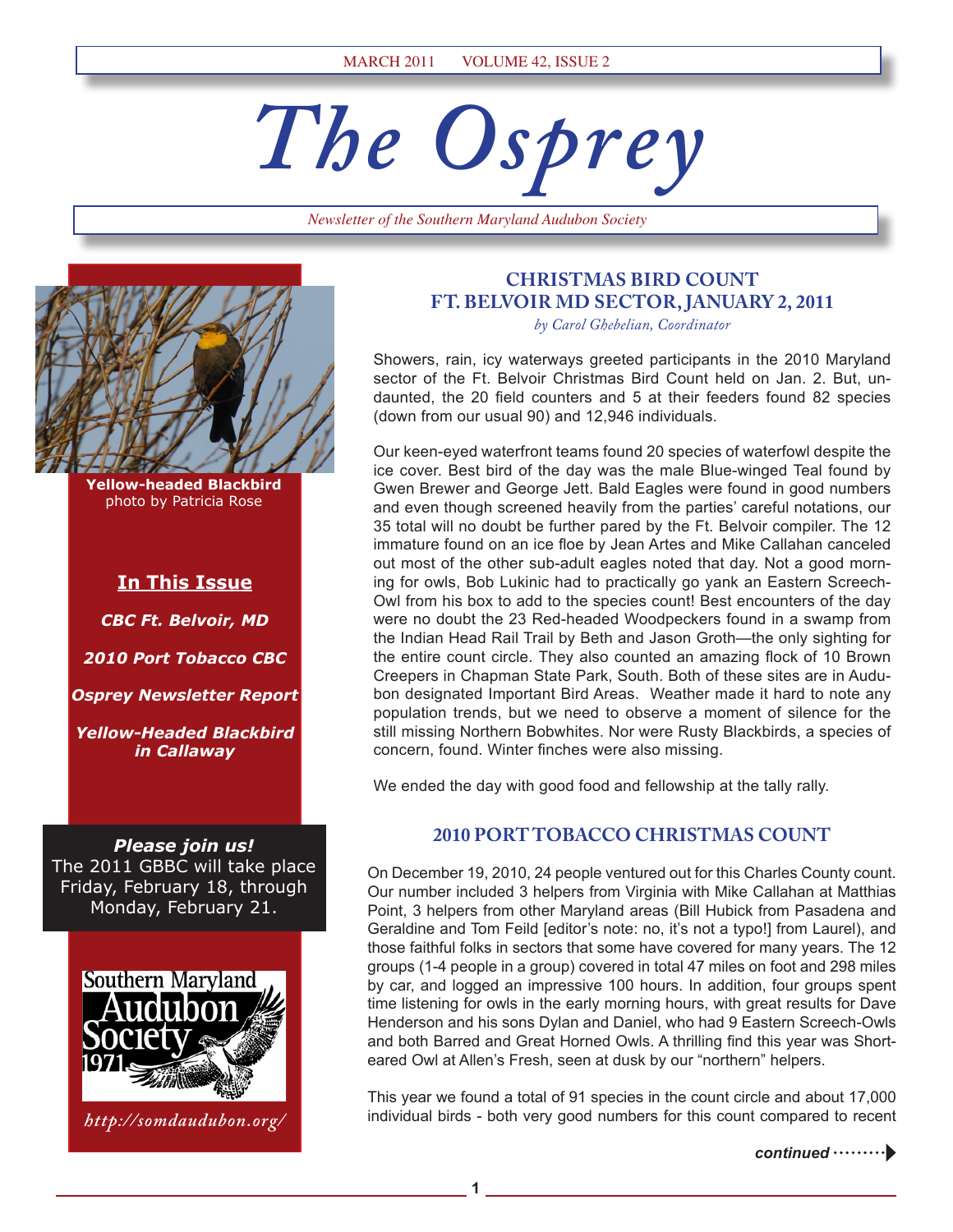years. Temperatures were quite pleasant, the wind was light, and the sun came out in the afternoon. A colder than normal December, however, led to most water bodies except the Potomac River being frozen. Although this made finding waterfowl more of a challenge this year, 14 species were seen on the count. Numbers were low for Tundra Swan (27), Lesser Scaup (25), and Hooded Merganser (4), but good finds were Wood Ducks by Tom Seaton, Northern Pintails by Bob Lukinic and Carol Ghebelian, Greater Scaup and Common Goldeneyes by the Hendersons, Northern Shovelers by Gwen Brewer, and 152 American Black Ducks by Jean Artes and Lynne Wheeler.

Black and Turkey Vultures were seen in good numbers (164 and 148, respectively), and an unprecedented 367 Double-crested Cormorants were spotted (350 by the Hendersons) - perhaps a reflection of the increased numbers breeding in this region. Raptors were also seen in good numbers, with 8 species and high counts of Bald Eagles (65), Northern Harriers (9), and Red-tailed (34) and Redshouldered Hawks (22). A highlight for the second year for Mike Callahan and his VA crew was Peregrine Falcon.

Those elusive Rock Pigeons were seen by both George Harrington and Tom Seaton this year - can they be increasing? A greater highlight for George H. certainly was American Tree Sparrow; Bill Hubick also had some at Allen's Fresh. Woodpecker numbers were on the high side, with a large number of Red-headed (179) and Pileated Woodpeckers (27) and five other species. Beth and Jason Groth did particularly well with woodpeckers, nuthatches, and creepers in Myrtle Grove, Bumpy Oak, and the Indian Head Rail Trail, with 34 Red-bellied Woodpeckers, 24 Downy Woodpeckers, 28 White-breasted Nuthatches, and 6 Brown Creepers. The teams of George Harrington, Peter Blank, and Pradip Sahdev and Maggie and Joe Tieger had a total of 42 Horned Larks; single American Pipits were spotted by Mike Callahan's team and by Bill Hubick; and a few Killdeer were scattered here and there despite the snow-covered fields.

Northern irruptive species were in very small numbers or absent entirely, with 4 Purple Finches (Artes and Wheeler, and the Tiegers), no Pine Siskins, and 8 Red-breasted Nuthatches (various sectors). The number of Carolina Wrens was down markedly - only 47, which is less than half of totals for recent years. This cold winter has been giving them a tough time, and we may be seeing the effects of last year's winter as well.

It was, however, a good year for sparrows. As mentioned above, two people had American Tree Sparrows and another great find was 29 White-crowned Sparrows at Allen's Fresh (Hubick and the Feilds). A large number of Savannah Sparrows was also counted (117). Other sparrows present in good number were Eastern Towhee, Dark-eyed Junco, and Chipping, Field, Fox, Song, Swamp, and White-throated Sparrow. Rusty Blackbirds were seen at three locations but in small numbers (1 or 2 individuals): Gwen Brewer in

Nanjemoy and George Jett at Port Tobacco Court House and Windmill Point (Cedar Point WMA). On the single observation list (only one individual noted) was Horned Grebe, Wild Turkey, American Woodcock, Eastern Phoebe, Winter Wren, and Gray Catbird. Thanks to the great help this year, we really did not miss any species that we might expect to see and we had several great finds. And it is not just birds that one can enjoy doing a Christmas Count - one of the highlights for the compiler included seeing beaver tracks in the snow at Bluff Point!

Thanks again to all who participated! Gwen Brewer, Compiler

# **THE 2011 GBBC WILL TAKE PLACE FRIDAY, FEBRUARY 18, THROUGH MONDAY, FEBRUARY 21. Please join us!**

The Great Backyard Bird Count is an annual four-day event that engages bird watchers of all ages in counting birds to create a real-time snapshot of where the birds are across the continent. Anyone can participate, from beginning bird watchers to experts. It takes as little as 15 minutes on one day, or you can count for as long as you like each day of the event. It's free, fun, and easy and it helps the birds. We'll be adding updated GBBC materials for the next count as they become available.

http://www.birdsource.org/gbbc/

### **BEAUVUE PONDS, JANUARY 23, 2011** *by Sigrid Stiles*

Two people showed up for the Beauvue Ponds walk, Elaine Stonebreaker (not a SMAS member) and Bill Moody who I had seen the day before and convinced he wanted to join me. When I checked the ponds on Friday they were mostly ice-free and there were a fair amount of waterfowl. Over the weekend the frigid weather took care of that. Sunday one pond had some open water and most of the birds had fled elsewhere. It was cold, windy and overcast. Both Tundra and Mute swans were there, a few Ring-necked Ducks remained, a lone Ruddy Duck, some Gadwall, a possible American Wigeon, and some Mallards. All the other ponds were frozen as was the creek at the end of Abell's Wharf Road. No American Kestrel and no Eastern Meadowlarks, both of which had been there on Friday. A few crows and a handful of flyover Canada Geese. All-in-all, not a very productive day. We were out for about 45 minutes before we called it quits and headed home to warm up.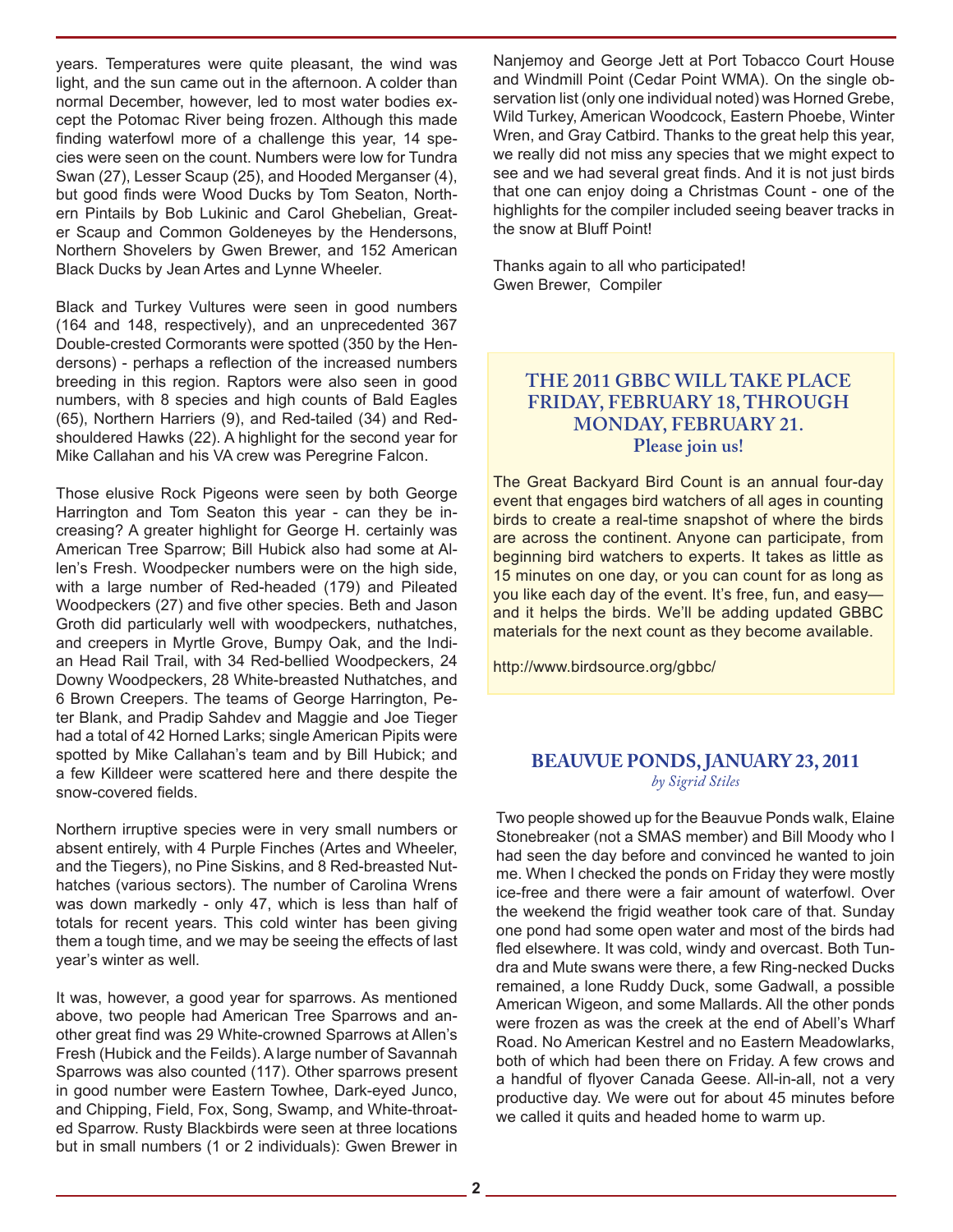### **START YOUR YEAR OFF BIRDING!** *by Sigrid Stiles*

The St. Mary's Chase was not much of a chase this year. Sue Hamilton was the only one to join me at Point Lookout SP and we spent the whole morning in the park. The weather was lovely as was the birding. Early on we saw what was surely the best bird of the day, a female Harlequin Duck, which was pointed out to us by another group of birders who had far younger eyes than we. Loons were in short supply and Northern Gannets were absent. A huge raft of Ruddy Ducks north of Tanner's Creek inlet was a surprise. We saw both Surf and Black Scoters and the rest of the usual suspects, not huge numbers, but not bad either.

The neatest encounter of the day was a surprise fly-over Great Horned Owl being pursued by a single crow! We watched as it flew through the woods heading right for us. It then landed in a tree right over our heads making it almost impossible for us to see its 'horns'. It flew off shortly, but we did see it again later as it tried to shake off the persistent crow.

Nice sightings were the three mimids: Gray Catbird, Northern Mockingbird and Brown Thrasher. And no trip to Pt. Lookout would be complete without a sighting of Brownheaded Nuthatches and the beautiful pair of Bald Eagles at Lake Conoy.

[Editor's note: Marty Cribb was initially scheduled to lead this trip but had to cancel at the last minute due to illness in the family. Sigrid stepped up to the plate to lead this for which I am eternally grateful!]

**Rocked in the Cradle of the Deep** *by Jane Klemer*

Drowsing Canadas Drift with the wind and current On their waterbed.

# **THE OSPREY NEWSLETTER REPORT FROM THE BOARD FEB 3, 2011**

The following are highlights from the last two month's actions by the board.

Sign-on Agreements:

The board voted to support the U.S. Fish and Wildlife Service/Florida Keys National Wildlife Refuges Draft Predator Management Plan Environmental Assessment.

Fundraising:

Note the name of our new 2011 fund raising effort is going to be "Tailgate Bird Count". It is scheduled for April 30/ May 1st. Watch for additional information on the SMAS website.

As mentioned previously new T-Shirts are being designed. They will be available early 2011. The shirts are for sale by the SMAS bookstore which is featured at all Audubon program meetings and various local events.

The results are in from our holiday fundraising efforts. Between the gift wrapping at Wild Bird Lovers in Waldorf and the Lenox figurine raffle we added \$260.00 to the coffers. Many thanks to Millie Kriemelmeyer for all of her hard work.

Come Fly with Us:

New or old members, if you have not signed up to join SMAS on our YahooGroups email list, we recommend you do so. Join our flock and stay informed of upcoming programs, field trips and interesting local bird sightings. Send your full name, as you'd like it to appear, and your email address to Tyler Bell, the listowner, at *itylerbell@yahoo.com* and he can add you directly.

Don't forget to place our new website as a favorite internet site. If you do not receive our monthly newsletter electronically or via the USPS, you can access it at our website:

www.somdaudubon.org



Male Red-bellied Woodpecker at Allen's Fresh, Charles County. Photo by Bill Hubick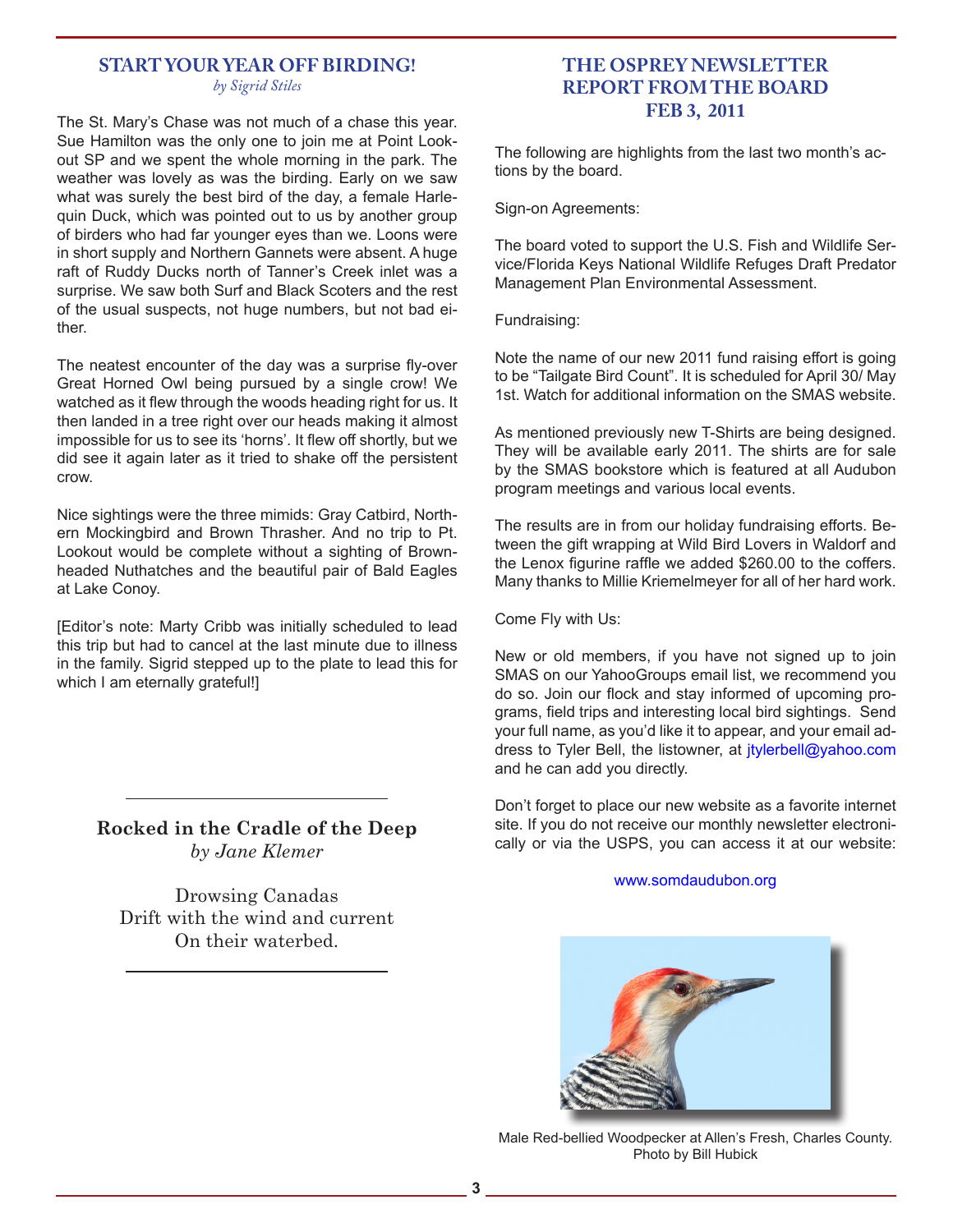### **YELLOW-HEADED BLACKBIRD IN CALLA-WAY, ST. MARY'S COUNTY** *By Patricia Rose*

On Saturday, January 22, 2011 at 11:01 a.m. I looked out my kitchen window looking for birds to add to my daily list and I saw a brown bird with a yellow vent near the burn barrel eating cracked corn in my back yard. As I tried to figure out what the bird was it turned and I could see yellow on its face and breast. Oh my gosh, oh my gosh, I think it is a Yellow-headed Blackbird (YHBL). I had seen the mature male in October 2010 that Patty Craig had located in Scotland, St. Mary's County, Maryland and this bird looked a lot like her bird.

I then reached for my two bird books I keep on the kitchen counter, first the Peterson and then the Stokes and there in the Stokes was a first year male and this young male with a brown head still looked a lot like the bird in the photo. Time to tell the birding world, MDOSPREY [editor's note: Maryland bird discussion listserv], well after I get a few photos for proof in case he flies away.

Immediately people started calling and showing up from Anne Arundel, St. Mary's, Fort Washington, Calvert, Baltimore, Montgomery, Annapolis, Bel Air, Greenbelt, Charles, Laurel, Ellicott City, Gaithersburg, Columbia, Salisbury, and many other locations, wanting to see the YHBL. I decided to open my home to all that came, so from January 22-31 I had 42 plus birding visitors in my kitchen and several other birders who stayed outside to observe the guest of honor. During this time several people came back more than once to see this lovely bird.

The YHBL came in exactly at 7:46 a.m. three days in a row (1/23, 1/24 and 1/25) with a flock of Common Grackles, Red-winged Blackbirds and Brown-headed Cowbirds. They would arrive first in a couple trees across the street and then fly over to the maple tree in my backyard. After sitting for a few minutes then the YHBL with the other birds would drop to the ground behind my kitchen windows, I'm talking within 25 feet of my windows and they would eat until flushed by the squirrels, a vehicle on the side road or the breeze. The YHBL was noticeably bigger than the Redwinged Blackbirds which made it easier to find him in the large flock of birds.

Only a couple people did not see the YHBL while it visited but I believe they still enjoyed coming and seeing the hawks, Bald Eagles, Fox Sparrows, Cedar Waxwings, Pine Siskins, Brown Creeper, Rusty Blackbird, Red-, and Whitebreasted Nuthatches and up to 37 species of birds. Those that did get to enjoy the YHBL, got to observe it close up, take pictures, tell stories of other birding adventures and share locations of other wonderful birds with the group that was in my kitchen that day.

My son Chris on the 2nd day suggested me getting all the visitors signatures and taking group pictures of all the birders, which I did. My 2nd Atlas of the Breeding Birds of Maryland and the District of Columbia now besides being a great resource also acts as a record of those who came to visit the YHBL.

Even though the YHBL has not returned since February 1st (landed across the street and then the flock flew not to return again) I have wonderful memories of this rarity and of the many knowledge filled birders who shared my kitchen with me during the visit of our guest of honor.

The local newspaper, The Enterprise, also ran an article on Friday, February 4th which helped to get the word out about the bird now that it has left my home but hopefully those that read the article and see the picture will recognize the bird and others will still get to see it at someone else's home.

I would like to thank Tyrone Harris (my partner), MDO-SPREY, and all the kind, caring, fun loving, unique 42 plus birders that came to my home. Thank you all for your stories, jokes, Field List of Birds of Maryland, pictures, donuts, candy and wonderful emails and calls. When my next rarity arrives you are all welcome to come join me in my kitchen once again.

Patricia Viola Rose 240-256-5423 cell

*Patricia Rose and her birding friends after watching the Yellow-Headed Blackbird in her backyard.*



From left to right, Brad Cernohorsky, John Dennehy, Patricia Rose, Jim Green, Stan Arnold, Dave Brenneman and Jim Stasz. Photo by Joe Hanfman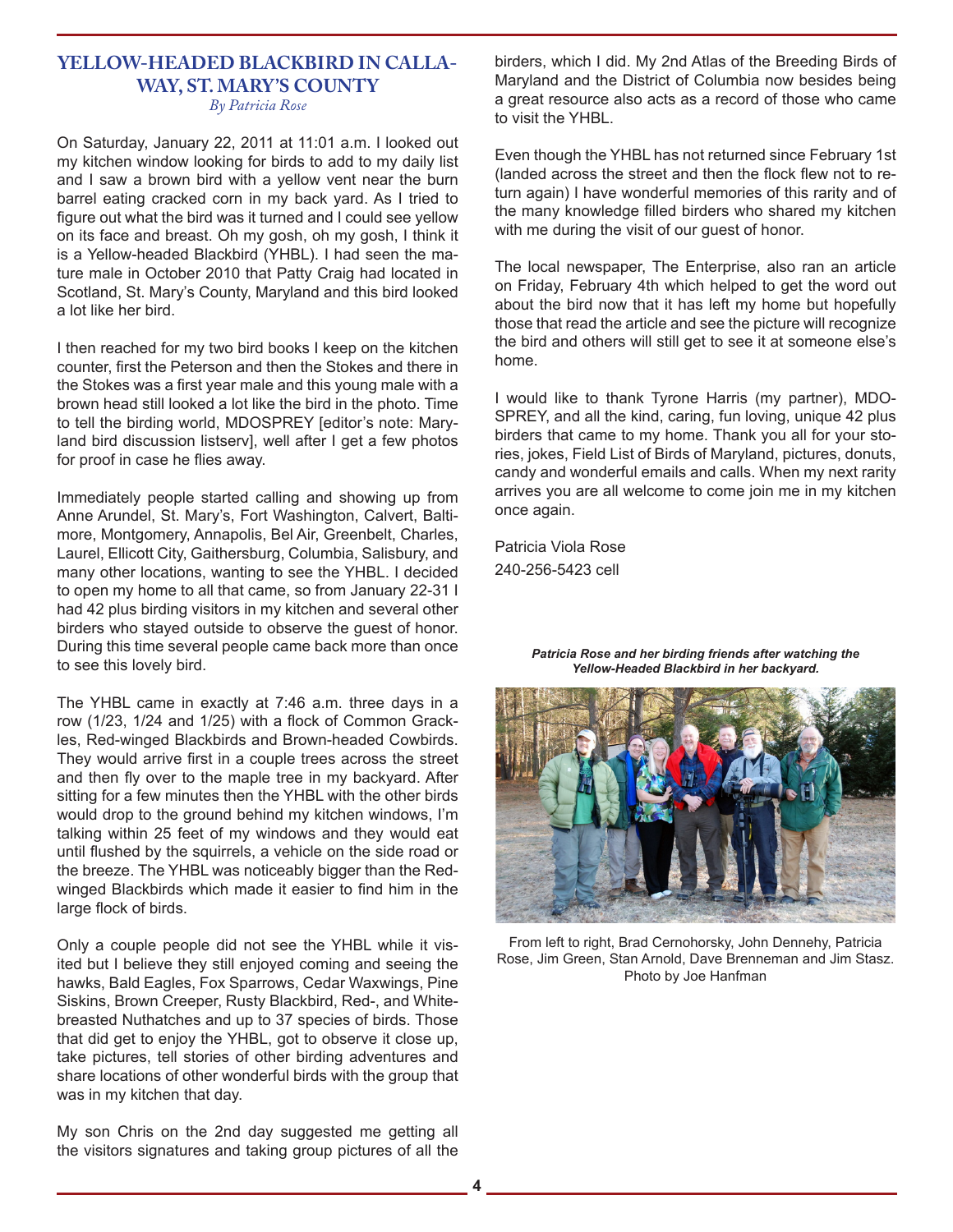### **JEFFERSON PATTERSON PARK & MUSEUM** *by Tyler Bell*

Charlie Anderson, Cynthia Bravo, George Harrington, Sigrid Stiles, Bev and Warren Walker, plus yours truly met on a sunny calm Super Bowl Sunday, February 06, 2011 at Jefferson Patterson Park and Museum in Calvert County. Most of us were well acquainted but we were lucky to have newcomer Charlie along. He maintains the bluebird trail at JPPM which I had been doing before my job moved out of the park. It was also great to see Cynthia back on her feet after a horrific bicycle accident last year!

We started with a walk around the Woodland Trail. It was very quiet with the exception of a large American Crow flock clearly upset by something. We could occasionally see the crows but never whatever it was they were assaulting. The woods were mostly dead until near the end when a Tufted Titmouse began scolding us from next to the trail.

We carpooled down to Peterson Point, the cottage at the mouth of St. Leonard Creek. There was a nice raft of Ruddy Ducks up in the creek and several Long-tailed Ducks calling "egg omelet" out on the river. Mixed in with the long-tails was a Red-throated Loon, always nice this far up the river.

The usual mixed Goldeneye/Scaup flock at the Old Academy Pier wasn't there so we skipped that stop and went to the end of the farm road on the north end of the park. By now, the wind was picking up a bit, perhaps 5-10 mph. As we exited the cars, we were greeted with the mewing call of a Gray Catbird. We never saw it though it did call several times. There were two distant Tundra Swans and a female Common Goldeneye decoy. We walked partway

around the freshwater pond which is usually a goldmine of dabblers but only held on Great Blue Heron and two Mallards. George Harrington found an uncooperative Swamp Sparrow and we finally got glimpses of a couple of Whitethroated Sparrows, a species that is usually ubiquitous.

We broke up the carpool and drove individually to the end of Lloyd Bowen Road. Sigrid Stiles and George H. stopped before the dead end in the loblolly pines and found a group of 8 Brown-headed Nuthatches. This is the only reliable spot in Calvert County for them. The rest of us had parked at the waterside and when Sigrid and George joined us, so did the nuthatches. They were coming to a house with a feeder stocked with sunflower seed so we watched the nuthatches snatch a seed then fly off to a nearby tree.

After the group split up, I took a private farm road which I had gotten access to during the Breeding Bird Atlas. There are a couple of farm ponds there and one of them had 18 Gadwall and a single male American Wigeon. A worthwhile couple of minute detour which, unfortunately, would not have worked with the caravan.

We had to work for the birds but it was a fairly comfortable day, especially in the shelter of the wind where the sun was so nice. We had a group total of 41 species but could easily have done far better. We missed some easy species like either scaup, American Robin, Common Grackle, House Finch or American Goldfinch. We'll see how we do next year!

### MEMBERSHIP APPLICATION

- Please enroll me as a member of the Audubon Family and the **Southern Maryland Audubon Society**. I will receive the chapter newsletter, *The Osprey*, and all my dues will support environmental efforts in Southern Maryland.
- Please enroll me as a member of the **National Audubon Society**. My membership will also include membership in the Southern Maryland Audubon Society. I will receive National's *Audubon Magazine*, the chapter newsletter, and support national and local environmental causes. A fraction of my dues will be returned to the local chapter.

| Name   |                                                                                                   |                                                                  | Address |                                                                                                    |                |                                      |                                                    |  |
|--------|---------------------------------------------------------------------------------------------------|------------------------------------------------------------------|---------|----------------------------------------------------------------------------------------------------|----------------|--------------------------------------|----------------------------------------------------|--|
| City   |                                                                                                   | State<br>Zip                                                     |         |                                                                                                    |                |                                      |                                                    |  |
| I DO   | do NOT<br>(electronic delivery saves SMAS printing and mailing costs.)                            | wish to receive The Osprey electronically. My e-mail address is: |         |                                                                                                    |                |                                      |                                                    |  |
|        | <b>Chapter-Only Dues (new/renewal)</b><br>Make check payable to Southern Maryland Audubon Society |                                                                  |         |                                                                                                    |                | National Dues, Make check payable to | National Audubon Society -- Chapter code #C9ZL000Z |  |
| $\Box$ | Individual/Family                                                                                 | 1yr \$20 2yr \$38 3yr \$56                                       |         | ⊔<br>ப                                                                                             | Senior/Student | Introductory Offer - 1 year          | \$20<br>\$15                                       |  |
| $\Box$ | Senior/Student                                                                                    | 1yr \$15 2yr \$28 3yr \$42                                       |         |                                                                                                    |                |                                      |                                                    |  |
|        | $\Box$ Individual Lifetime Membership<br>Senior (over 62)                                         |                                                                  |         | Mail to: Southern Maryland Audubon Society, Attn: Membership<br>P.O. Box 181 Bryans Road, MD 20616 |                |                                      |                                                    |  |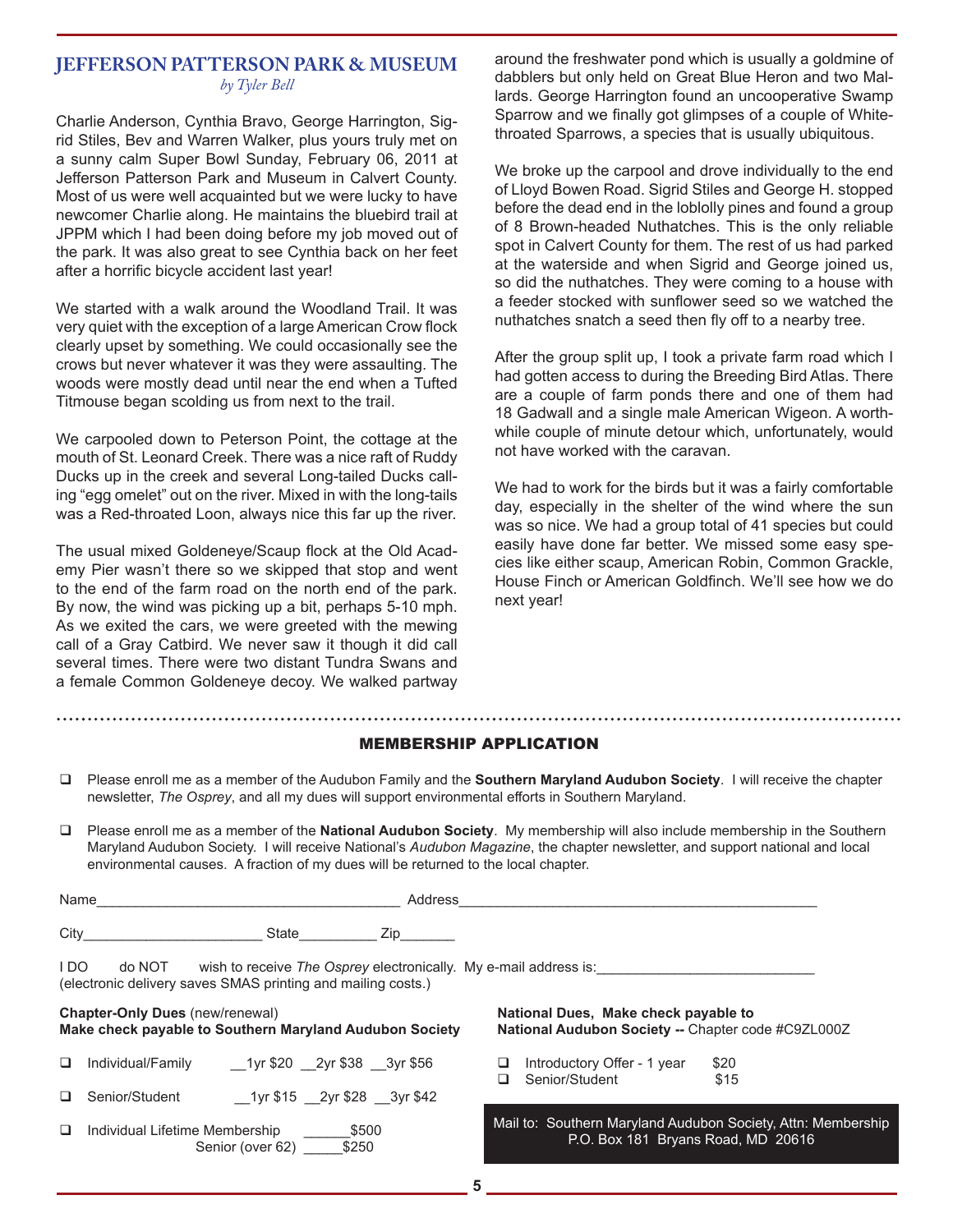# **SHORT-TAILED ALBATROSS: BLESSED EVENT**

Last month, we reported on the first U.S. Pacific nesting of Short-tailed Albatross, with a nest of questionable viability on Kure Atoll, and another more likely productive nest on Midway Atoll National Wildlife Refuge:

### www.refugenet.org/birding/JanSBC11.html#TOC02

The great news is that the Midway egg hatched in mid-January. You can read the announcement here:

### www.fws.gov/pacific/news/news.cfm?id=2144374679

There are also photos. The Midway chick is sometimes difficult to see, but is visible directly under the male parent:

### www.fws.gov/pacific/t/?id=320

Unfortunately, the Kure Atol eggs failed, but this was not a surprise, since they were thought to be the product of a suspected female-female pair:

www.acap.aq/latest-news/the-short-tailed-albatross-nestfails-on-kure-atoll-hawaii

Taken in part from the most recent E-bulletin on the National Wildlife Refuge Association (NWRA) website:

### www.refugenet.org/birding/birding5.html

Paul J. Baicich 410/992-9736 paul.baicich@verizon.net

> **The Sentries** *by Jane Klemer*

Crows shriek their alarm, Though I come in peace Their message is loud and clear.

# **FOSTER PARENTS NEEDED**



Southern Maryland Audubon Society sponsors the banding of nestling birds of prey, or raptors, with serially numbered aluminum bands in cooperation with the Bird Banding Laboratory of the U. S. Department of the Interior, as part of our bird research and conservation

activities in Southern Maryland. Limited numbers of Osprey and Barn Owl nestlings become available each year for adoption. The gift of \$10 for an Osprey adoption, or of \$25 for a Barn Owl adoption, contributes to a special fund for the support of raptor research and raptor conservation projects. The foster parent receives:

- A certificate of adoption with the number of the U. S. Department of the Interior band, and the location and date of the banding.
- Information on the ecology and migration patterns of the species, photo of a fledgling, and any other information on whereabouts or fate of the bird that may be available.

### **Interested?**

Here's how to become a foster parent of an Osprey or a Barn Owl. Send \$10.00 for each Osprey, \$25 for each

Barn Owl, or \$35 for each American Kestrel to:

# **Melissa Boyle 10144 Point Lookout Road Scotland, MD 20687**



# *ADOPT A RAPTOR*

\_\_\_\_\_\_\_\_\_\_\_\_\_\_\_\_\_\_\_\_\_\_\_\_\_\_\_\_\_\_\_\_\_\_\_\_\_\_\_\_\_\_\_\_

\_\_\_\_\_\_\_\_\_\_\_\_\_\_\_\_\_\_\_\_\_\_\_\_\_\_\_\_\_\_\_\_\_\_\_\_\_\_\_\_\_\_\_\_

Name:\_\_\_\_\_\_\_\_\_\_\_\_\_\_\_\_\_\_\_\_\_\_\_\_\_\_\_\_\_\_\_\_\_\_\_\_\_\_\_

Address:\_\_\_\_\_\_\_\_\_\_\_\_\_\_\_\_\_\_\_\_\_\_\_\_\_\_\_\_\_\_\_\_\_\_\_\_\_

I wish to adopt (check one):  $#$  of) Osprey, \$10.00 each \_\_\_\_\_\_\_(# of) Barn Owl, \$25.00 each

(# of) American Kestrel, \$35.00 each

Amount Enclosed:\_\_\_\_\_\_\_\_\_\_\_\_\_\_\_\_\_\_\_\_\_\_

**Make checks payable to: Southern Maryland Audubon Society**